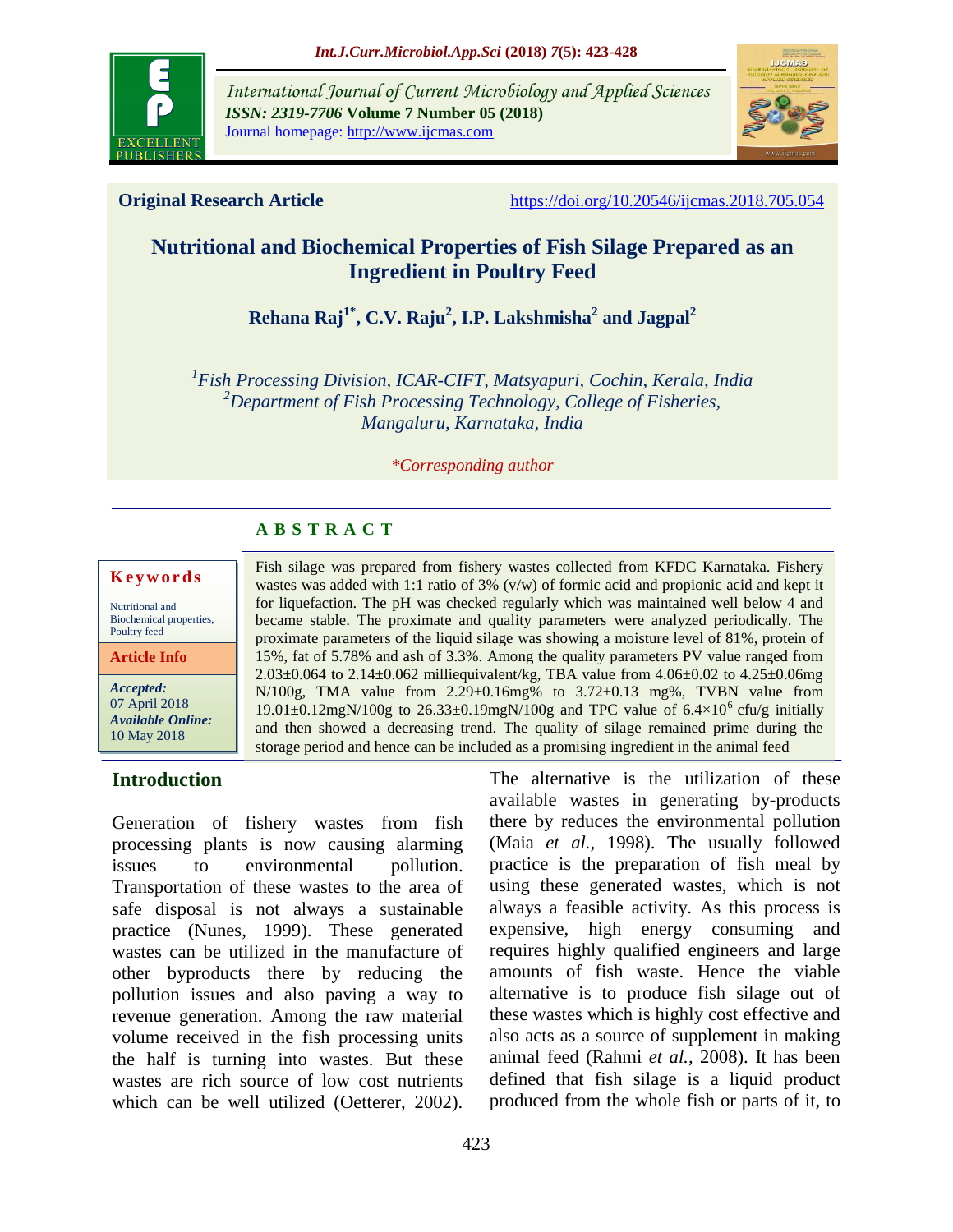which acids, enzymes or lactic-acid-producing bacteria are added, with the liquefaction of the mass provoked by the action of enzymes from the fish **(**FAO, 2003). Preparation of fish silage involves the mixing of minced fish or parts of fish with acids or fermentable CHOs. Chemical silage is comparatively an easy technique which uses either organic acid or mineral acids. Organic acids are more expensive when compared to inorganic acids. Liquefaction process in organic acids can be carried out within a range of pH 3.5-4.5, which might be considered beneficial due to the anti-bacterial properties present in them. Also the use of organic acid such as formic acid and propionic acid in this pH range eliminates the need to neutralize the final product before it is incorporated as a feed ingredient. Strom *et al.,* (1980) have demonstrated that propionic acid inhibit the fungus growth especially. Silage is a protein rich high biological value product for animal feeding, which involves dead fish, sub-utilized species, fishing by-products and industrial wastes.

These raw materials if not efficiently utilized may cause environmental, health and economic problems (Vidotti *et al.,* 2003). During fish silage preparation the pH is lowered which liquefies the fish by the action of endogenously proteolytic enzymes. Reduction in pH also helps in the breakdown of bones and cartilage and also inhibits the growth of spoilage bacteria (Tatterson, 1982). Proteins are hydrolyzed during liquefaction and prolonged storage and yield soluble peptides, free aminoacids,  $NH<sub>3</sub>$  and other metabolic products (Stone and Hardy, 1986). Fish silage has a high nutrient value and has essential amino acids in a balanced ratio where it can be used as promising protein supplement in livestock and aquaculture production (Strøm *et al.,* 1979; Rungruangsak and Utne, 1981; Raa and Gildberg, 1982). In moist diets fish silage can be mixed directly or

dried and mixed as an ingredient in animal feed. Co-dried silages with cereals are used in preparation of poultry feed (Disney *et al.,* 1978). Fish silage is a best alternative to fish meal manufacturer since it can be applied even in small quantities or raw materials, thereby eliminating the need for heavy and expensive processing equipment and maintenance. There is a better chance to produce huge amount of fish silage in tropical countries due to the availability of byproduct from capture, industrial wastes and also bycatch fish (Durairaj *et al.,* 1976*;* Gildberg and Raa, 1977). In fish farming and animal rearing 60% of the expenses are incurred in feed cost which can be easily reduced to by adding fish silage as a protein supplement in animal feed (Arruda, 2007).

# **Materials and Methods**

Fish wastes were collected from KFDC, Mangaluru, Karnataka. Collected wastes were washed thoroughly in potable water. The wastes were then chopped well and were transferred to a plastic tank. A 1:1 ratio of 3% (v/w) of formic acid and propionic acid was added to the chopped fishery wastes and mixed thoroughly. The initial pH was checked.

The mixture was left in the tank for liquefaction at room temperature and stirred well both in the morning and evening. pH changes was recorded daily. Proximate composition of silage which includes moisture, protein, fat and ash was done. Biochemical parameters such as TVBN, TMA, PV and TBA were performed according to AOAC (2005). AAN measured according to Benjakul and Morrissey (1997), T-VBN measured according to Beatty and Gibbons (1937) and TPC. To determine the quality of the prepared silage microbiological parameter such as TPC was carried out initially to check the acceptability of the product.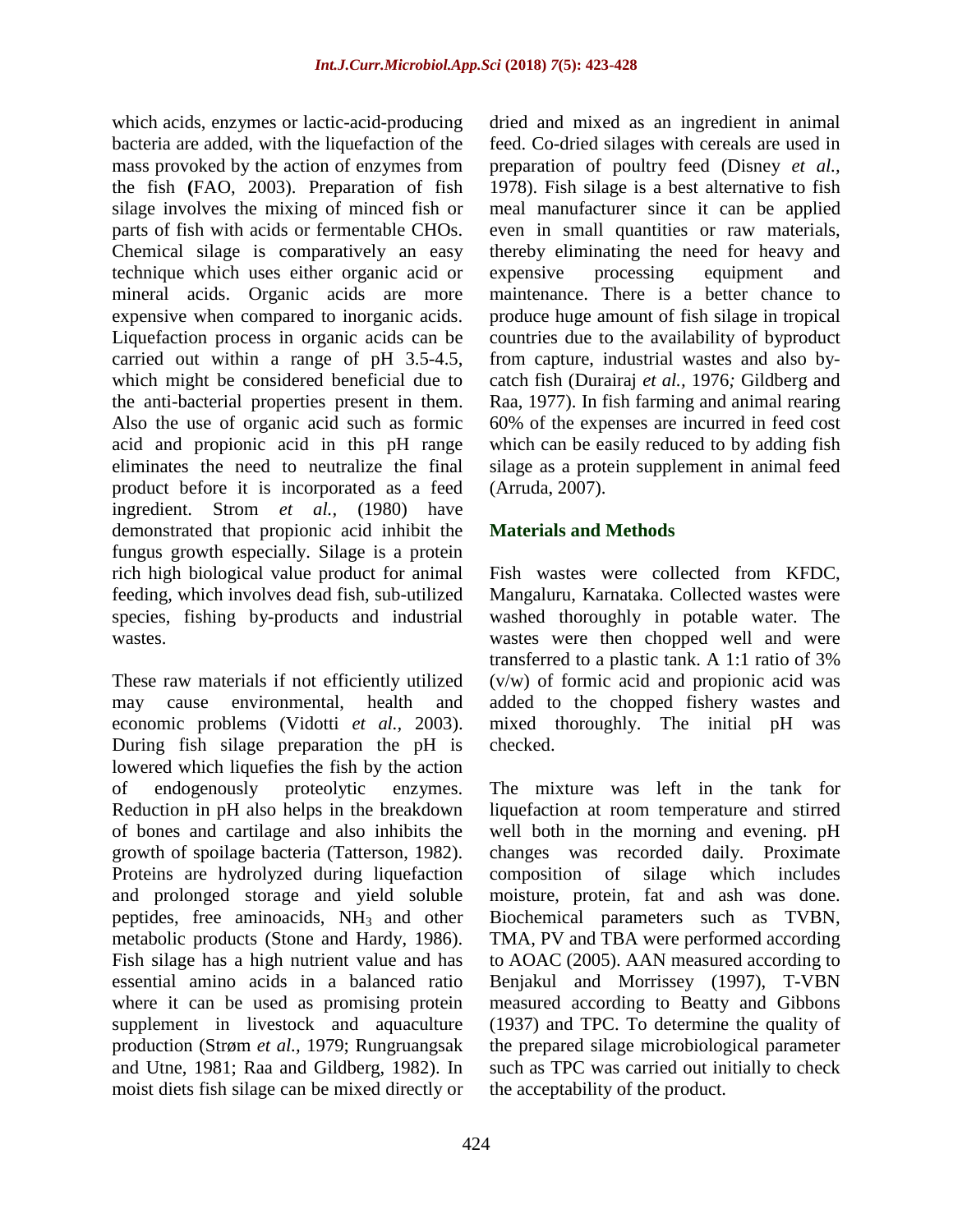#### **Results and Discussion**

#### **Determination of pH of the fish silage**

The pH of the silage was monitored daily. 5gm of the sample was taken and homogenized with 45ml of distilled water and checked with pH meter. It showed a regular trend without much fluctuation. The pH showed a slight variation and finally fixed to 4 at the end of day 21. There was not much variation in pH which leads to a complete liquefaction of the sample.

#### **Determination of proximate composition**

The proximate composition of the fish silage was analyzed and recorded. Proximate composition of the raw fish waste, liquid fish silage and dried fish silage was carried out. The proximate composition of the analyzed sample is given in table 1.

#### **Determination of PV**

The oxidation of the fish silage was analyzed by analyzing the Peroxide Value (PV). The

PV was found to slow increase in values followed by constant values. The PV of the fish waste initially showed a value of 2.03±0.064milliequivalent/kg of oil and the final fish silage demonstrated the value 2.14±0.062 milliequivalent/kg of oil by the end of 27 days. Babu *et al.,* (2005) reported PV of 2.32 milliequivalent/kg of oil for 3% formic acid and 4.68 milliequivalent/kg of oil for 2.5% formic acid silages

#### **Determination of TBA**

The TBA of the sample was analyzed which gave an initial value of 4.06±0.02mgN/100g and which exhibited a value of 4.25±0.06 mgN/100 by  $14<sup>th</sup>$  day and which remained stable throughout the period of hydrolysis.

The product of TMA is dependent on the bacterial activity as well as from endogenous enzymes (Mohd'Yusuf *et al.,* 2010).

The recommended level of TMA value for human consumption is 10 to 15 mg N/100 g (Connell, 1995).



### **Determination of pH of the fish silage**

# **Table.1** Proximate composition of the samples analyzed

| <b>Ingredients</b>    | <b>Moisture</b> | <b>Protein</b> |      |      |
|-----------------------|-----------------|----------------|------|------|
| <b>Raw fish waste</b> | 74.61           | 19.05          | 3.38 | 5 21 |
| Liquid fish silage    | 80.825          | 15.3           | 5.78 |      |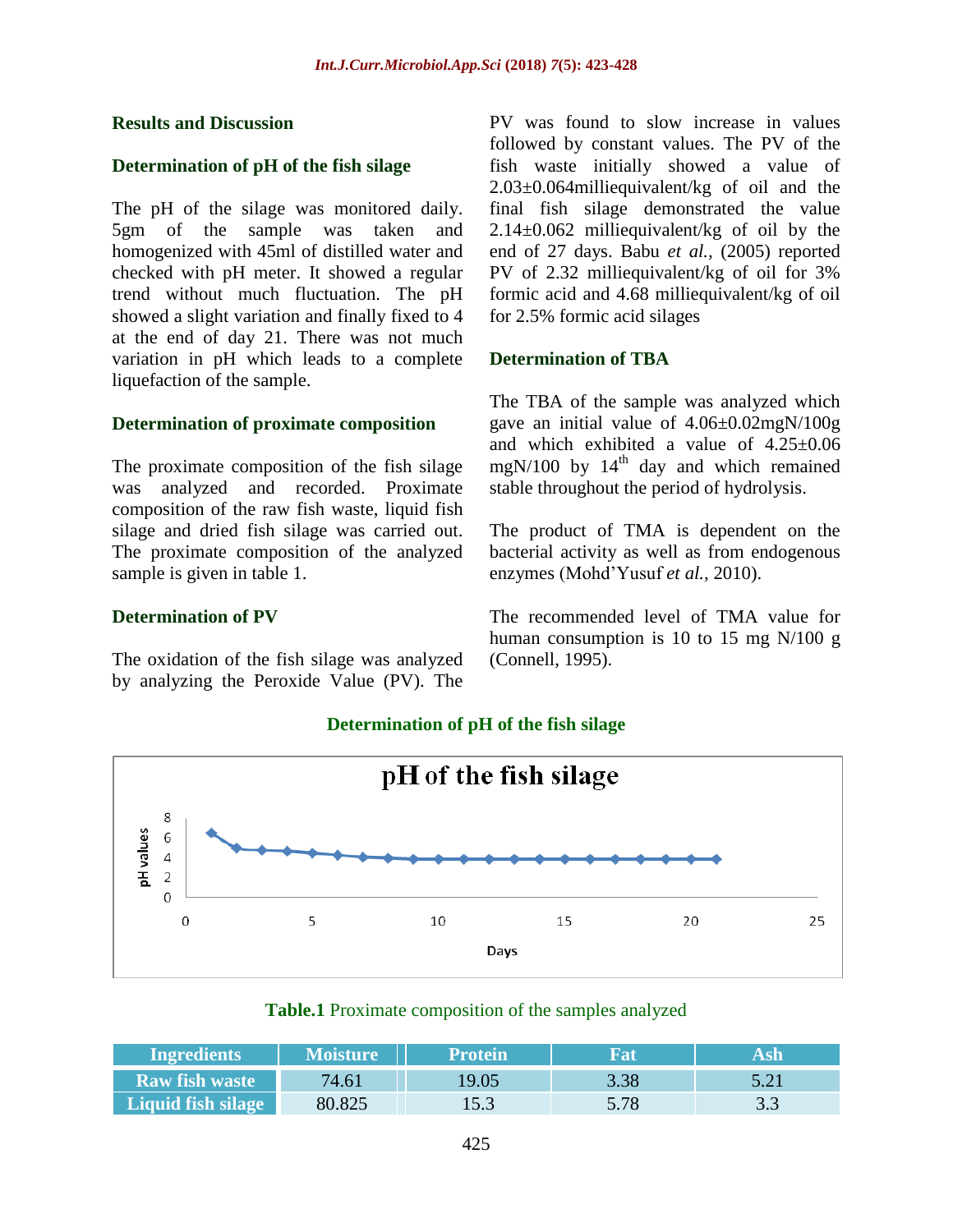# **Determination of TMA**

The acceptable limit of TMA values ranged from1.4mg% to 9mg%. There was a constant reduction in the values of TMA which indicated the reduction in the spoilage bacterial counts. As there is reduction in pH it is difficult for the putrefying bacteria to survive which led to the reduction of TMA values. The TMA value for the initial lot was 2.29±0.16mg% for the initial lot of the raw wastes and which gradually showed a slight increase to  $3.72 \pm 0.13$  mg% for the fish silage at the end of 28 days. As proteolysis increases, it may also lead to the increase in TMA levels.

# **Determination of TVBN**

TVBN values represent the amount of volatile nitrogen compound released by the degradation of nitrogenous compounds on action with acid as well as enzymes present in the fishes. As nitrogenous compounds break down more and more liquefaction occurs. It has been reported that liquefaction of protein is more in acid silages than in fermented silages. The initial TVBN value of the fishery wastes was 19.01±0.12mgN/100g and it was finally increased upto 26.33±0.19mgN/100g until 28 days.

Almost similar values was obtained for the silage prepared from fishery wastes by Palkar *et al.,* 2017which came to around 27.16mgN/100g for 2.5% formic acid and 25.25mgN/100g for 3.5% formic acid silages after 24 days. TVBN levels were well below acceptable limit for the silage with and without antioxidant even after 90 days (Tanuja *et al.,* 2014). Tissues degrading enzymes, digestive enzymes or proteolytic enzymes present in the fish can be cause of release of high amount of nitrogenous compounds leading to the increase in TVBN values (Hammoumi *et al.,* 1998).

# **Determination of TPC**

TPC of the silage samples were analyzed to indicate the microbial load in silage. The initial TPC value of the pink perch waste was  $6.4\times10^{6}$  cfu/g which finally showed a gradual reduction. Palekar (2009)  $(5.1 \times 10^6 \text{ cfu/g})$  and Palkar *et al.*,  $2017(6.7\times10^6 \text{ cfu/g})$  has demonstrated similar results in the case of pink perch wastes and also in market fishery wastes.

Fish silage is a cheap and environment friendly alternative method for waste-fish utilization and prevents dumping in environment which leads to pollution in many coastal fishing communities. It is also a better and cheap alternative to be added in animal feed as a good protein supplement. In this study it was observed that the proximate and the biochemical composition of the silage remained acceptable throughout. Even though there was an increase in TVBN, TMA, TBA and PV values it was within the limit. pH of the reached stable within  $7<sup>th</sup>$  day and remained constant at 4. This pH value aided in liquefying the wastes and also controlled the growth of microorganisms. However, liquefaction due to the proteolytic enzymes may produce a good product which would contain available ingredients that could be used by the digestive system of the animal fed on the product. Hence silage in a highly beneficial product as a protein supplement in animal feed by replacing soybean at certain levels. It is very cheap and easy to prepare and is a beneficiary product for small scale backyard poultry farmers.

# **References**

APHA, 1992 Compendium of methods of the microbiological examination of foods. M. L. Speck, (Ed). APHA, Publication, Washington, U.S.A.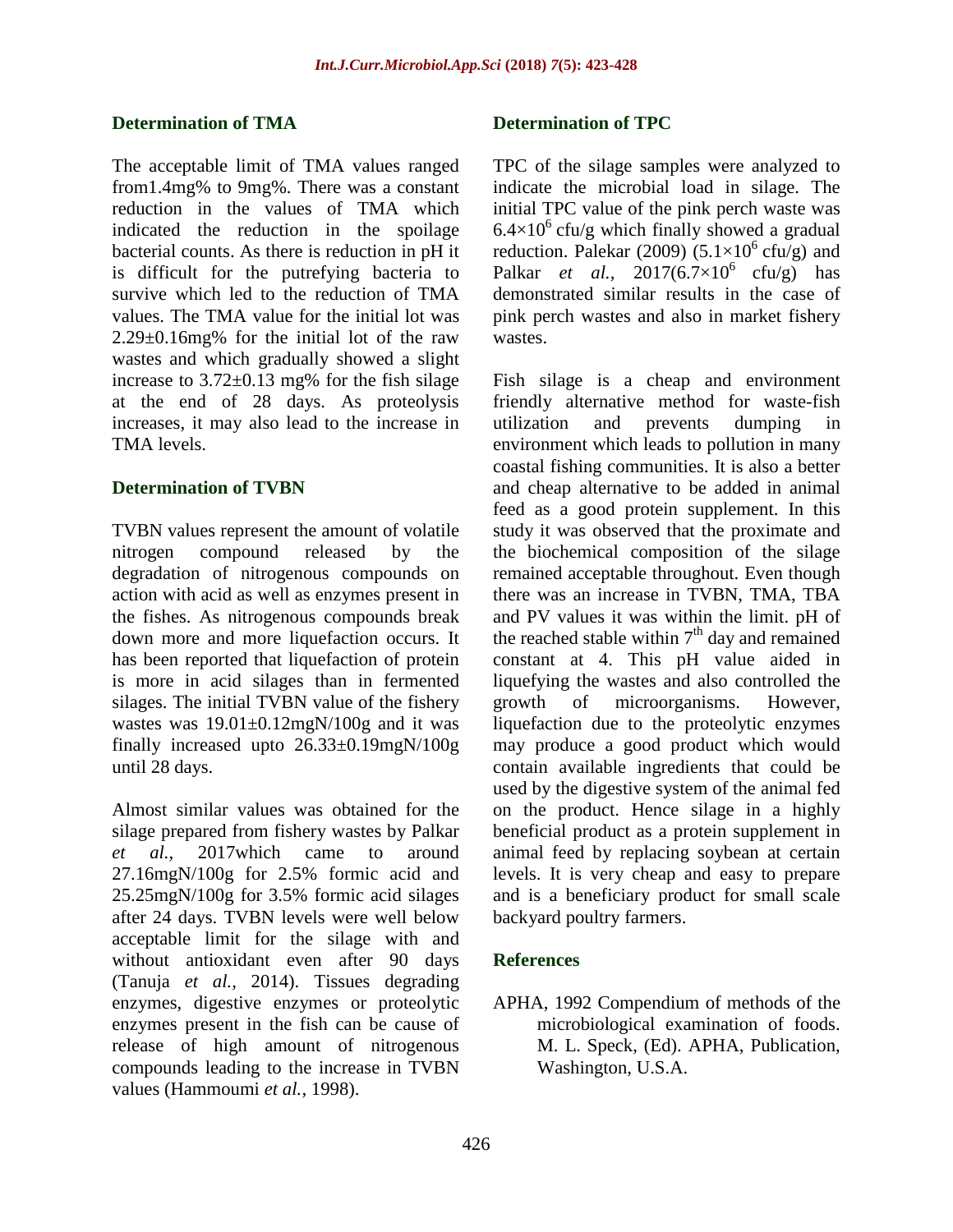- Arruda, L.F., Borghesi, R., and Oetterer, M. 2007. Use of Fish Waste as Silage - A review, Brazilian archives of biology and technology. Vol.50, 5: pp. 879-886.
- Babu, J. U. S., Madhusudana Rao, B., Imam Khasim, D., and Nair, K. G. R. 2005. Biochemical and Microbial Quality of Formic Acid Silage and Lactobacillus Fermented Silage. Fish. Technol. Vol 42 (2) pp 163-170.
- Beatty. S. A., and Gibbons, N.F. 1937. The Measurement of Spoilage in Fish. Journ. Biol. Bd., Canada, 3(1), 77-91.
- Benjakul, S., and Morrissey, M.T. 1997. Protein hydrolysates from Pacific whiting solid wastes. Journal of Agricultural and Food Chemistry, 45, 3423-3430.
- Connell, J.J. 1995. Control of fish quality. Fourth edition. Church Hill Livingstone Edinburg, Scotland. p. 245
- Disney, J.G., Hoffman, A., Olley, J., Clucas, I.J., Barranco, A., and Francis, B.J.1978. Development of fish silage/carbohydrate animal feed for use in tropics. Trop. Sci. 20 (2): 29-143
- Durairaj, S., Santhana Raj, T., Md. Sultan. K.M., and Dorai Rajah, K.A.P.A. 1976. In. Proc. Symp. Fish Processing Industry in India, Mysore, India
- Faid, M., A., Zouiten, A., EL Marrakchi., and A. Achkari-Begdouri, 1997, Biotransformation of fish waste into a stable feed ingredient. Food Chemistry, Vol. 60, No. I, pp. 13-18
- FAO. 2003, animal feed resources information system. http://www.fao.org. (23 Jan. 2003).
- Gildberg, A., and J. Raa. 1977. Properties of a propionic acid/formic acid preserved silage of cod viscera. J. Sci. Food Agric. 28:647-653.
- Gullu, K., and Guzel, S. 2003. A research on use in pellet of pearl mullet (*Chalcalburnus tarichi*) silage. Ekoloji. 12(48): 19-23.
- Hammoumi, A., Faid, M., El Yachioui, M., and Amarouch, H. 1998. Characterization of fermented fish waste used in feeding trials with broilers. Process Biochemistry, 33(4), 423-427
- Maia, W. M., Nunes, M.L., Figueiredo, M.J., and Bragagnolo. 1998. Caracterização da fraçãolipídica de silagem de resíduos de tilápia para utilizaçãoemrações para aaqüicultura. In: SimpósioBrasileiro de Aquicultura, 10, Anais. Recife: Persona, 2, 55-64.
- Md Yusuf Ali, M.D., Iqbal, S., Ripon, K.A., and Omar, F. 2010. Post mortem variation in total volatile base nitrogen and trimethylamine nitrogen between Galda (*Macrobrachium rosenbergii*) and Bagda. (*Penaeus monodon*), Rajshahi University, Univ. J. Zool.  $28:7-10$
- Nunes, M.L. (1999), Silagem de pescado. In: Ogawa, M.; Maia, E.L. Manual de pesca. SãPaulo: Livraria Varela, 1999. Pp.371-379.
- Oetterer, M. (2002), *Industrialização do pescadocultivado*. Guaíba: Agropecuária, 200p.
- Palekar, (2009) Transformation of fish waste into silage using Lactic Acid Bacteria. Submitted to B.S.K.K.V. Dapoli, Pp. 1- 115.
- Palkar, N.D., Koli, J.M., Patange, S.B., Sharangdhar, S.T., Sadavarte, R.K., and Sonavane, A.E. 2017. Comparative Study of Fish Silage Prepared from Fish Market Waste by Using Different Techniques. Int.J.Curr.Microbiol. App.Sci., 6(12): 3844-3858
- Raa, J. 1981. Biochemistry of microbial fish spoilage and preservation by lactic acid bacteria and added acid, p. 3-16. In S. 0. Emjuawie, Ogunbi, and S. Sanni (ed.), GIAM VI, Global impacts of applied microbiology. Academic Press, Inc., New York.